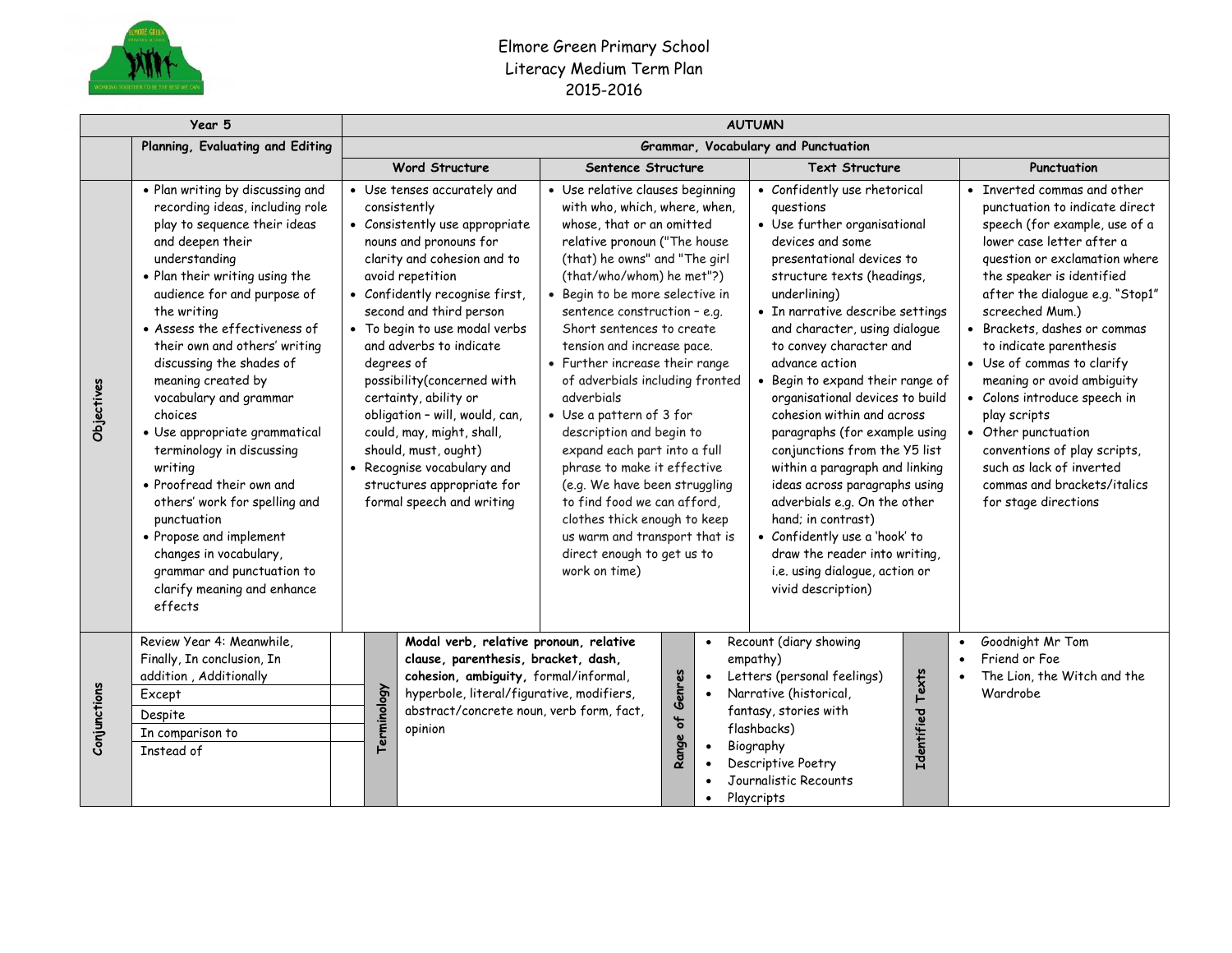

## Elmore Green Primary School Literacy Medium Term Plan 2015-2016

| Year 5                           |                                                                                                                                                                                                                                                                                                                                                                                                                                                                                                                                                                                                                                                                      | <b>SPRING</b>                                                                                                                                                                                                                                                                                                                                                                          |                                                                                                                                                                                                                                                                                                                                                                                                                                                                                                |                                                                                                                                                                                                                                                                                                                                                                                                                                                                                                                                                                                                                                                                                                                    |                                                                                                                                                                                                                                                                                                                                                                                                                                                                                                                                                                     |  |  |
|----------------------------------|----------------------------------------------------------------------------------------------------------------------------------------------------------------------------------------------------------------------------------------------------------------------------------------------------------------------------------------------------------------------------------------------------------------------------------------------------------------------------------------------------------------------------------------------------------------------------------------------------------------------------------------------------------------------|----------------------------------------------------------------------------------------------------------------------------------------------------------------------------------------------------------------------------------------------------------------------------------------------------------------------------------------------------------------------------------------|------------------------------------------------------------------------------------------------------------------------------------------------------------------------------------------------------------------------------------------------------------------------------------------------------------------------------------------------------------------------------------------------------------------------------------------------------------------------------------------------|--------------------------------------------------------------------------------------------------------------------------------------------------------------------------------------------------------------------------------------------------------------------------------------------------------------------------------------------------------------------------------------------------------------------------------------------------------------------------------------------------------------------------------------------------------------------------------------------------------------------------------------------------------------------------------------------------------------------|---------------------------------------------------------------------------------------------------------------------------------------------------------------------------------------------------------------------------------------------------------------------------------------------------------------------------------------------------------------------------------------------------------------------------------------------------------------------------------------------------------------------------------------------------------------------|--|--|
| Planning, Evaluating and Editing |                                                                                                                                                                                                                                                                                                                                                                                                                                                                                                                                                                                                                                                                      | Grammar, Vocabulary and Punctuation                                                                                                                                                                                                                                                                                                                                                    |                                                                                                                                                                                                                                                                                                                                                                                                                                                                                                |                                                                                                                                                                                                                                                                                                                                                                                                                                                                                                                                                                                                                                                                                                                    |                                                                                                                                                                                                                                                                                                                                                                                                                                                                                                                                                                     |  |  |
|                                  |                                                                                                                                                                                                                                                                                                                                                                                                                                                                                                                                                                                                                                                                      | <b>Word Structure</b>                                                                                                                                                                                                                                                                                                                                                                  | Sentence Structure                                                                                                                                                                                                                                                                                                                                                                                                                                                                             | <b>Text Structure</b>                                                                                                                                                                                                                                                                                                                                                                                                                                                                                                                                                                                                                                                                                              | Punctuation                                                                                                                                                                                                                                                                                                                                                                                                                                                                                                                                                         |  |  |
| Objectives                       | . Plan writing by discussing and<br>recording ideas, including role<br>play to sequence their ideas<br>and deepen their<br>understanding<br>. Plan their writing using the<br>audience for and purpose of<br>the writing<br>• Assess the effectiveness of<br>their own and others' writing<br>discussing the shades of<br>meaning created by<br>vocabulary and grammar<br>choices<br>· Use appropriate grammatical<br>terminology in discussing<br>writing<br>• Proofread their own and<br>others' work for spelling and<br>punctuation<br>• Propose and implement<br>changes in vocabulary,<br>grammar and punctuation to<br>clarify meaning and enhance<br>effects | • Begin to be more selective<br>with vocabulary - the use of<br>rich vocabulary for<br>description<br>• Construct a variety of<br>effective similes and<br>metaphors<br>• Recognise passive verbs and<br>begin to use them when<br>writing formally - (active -<br>Claire designed the booklet<br>(subject focus) - passive<br>The booklet was designed by<br>Claire - (object focus)) | • Use relative clauses beginning<br>with who, which, where, when,<br>whose, that or an omitted<br>relative pronoun ("The house<br>(that) he owns" and "The girl<br>(that/who/whom) he met"?)<br>• Further increase their range<br>of adverbials including fronted<br>adverbials<br>· Begin to use expanded noun<br>phrases to convey complicated<br>information (e.g. the rare,<br>beautiful butterfly, whose<br>blue and green wings are about<br>12 centimeters across, have<br>crimson tips | • Confidently use rhetorical<br>questions<br>• Use further organisational<br>devices and some<br>presentational devices to<br>structure texts (headings,<br>underlining)<br>• In narrative describe settings<br>and character, using dialogue<br>to convey character and<br>advance action<br>• Begin to expand their range of<br>organisational devices to build<br>cohesion within and across<br>paragraphs (for example using<br>conjunctions from the Y5 list<br>within a paragraph and linking<br>ideas across paragraphs using<br>adverbials e.g. On the other<br>hand: in contrast)<br>Confidently use a 'hook' to<br>draw the reader into<br>writing, i.e. using dialogue,<br>action or vivid description) | • Inverted commas and other<br>punctuation to indicate<br>direct speech (for example,<br>use of a lower case letter<br>after a question or<br>exclamation where the<br>speaker is identified after<br>the dialogue e.g. "Stop1"<br>screeched Mum.)<br>• Brackets, dashes or commas<br>to indicate parenthesis<br>• Use of commas to clarify<br>meaning or avoid ambiguity<br>• Colons introduce speech in<br>play scripts<br>• Other punctuation<br>conventions of play scripts,<br>such as lack of inverted<br>commas and brackets/italics<br>for stage directions |  |  |
| Conjunctions                     | Review Year 4: Meanwhile,<br>Finally, In conclusion, In<br>addition, Additionally<br>Except<br>Despite<br>In comparison to<br>Instead of                                                                                                                                                                                                                                                                                                                                                                                                                                                                                                                             | Modal verb, relative pronoun, relative<br>clause, parenthesis, bracket, dash,<br>cohesion, ambiguity, formal/informal,<br>Terminology<br>hyperbole, literal/figurative, modifiers,<br>abstract/concrete noun, verb form, fact,<br>opinion                                                                                                                                              | Genres<br>$\mathbf{a}$<br>Range                                                                                                                                                                                                                                                                                                                                                                                                                                                                | Non-chronological reports<br>Narrative (adventure)<br>Explorers log (recount -<br>diary)<br>Explanation<br>Discussion                                                                                                                                                                                                                                                                                                                                                                                                                                                                                                                                                                                              | • Journey to the River Sea<br>Identified Texts                                                                                                                                                                                                                                                                                                                                                                                                                                                                                                                      |  |  |